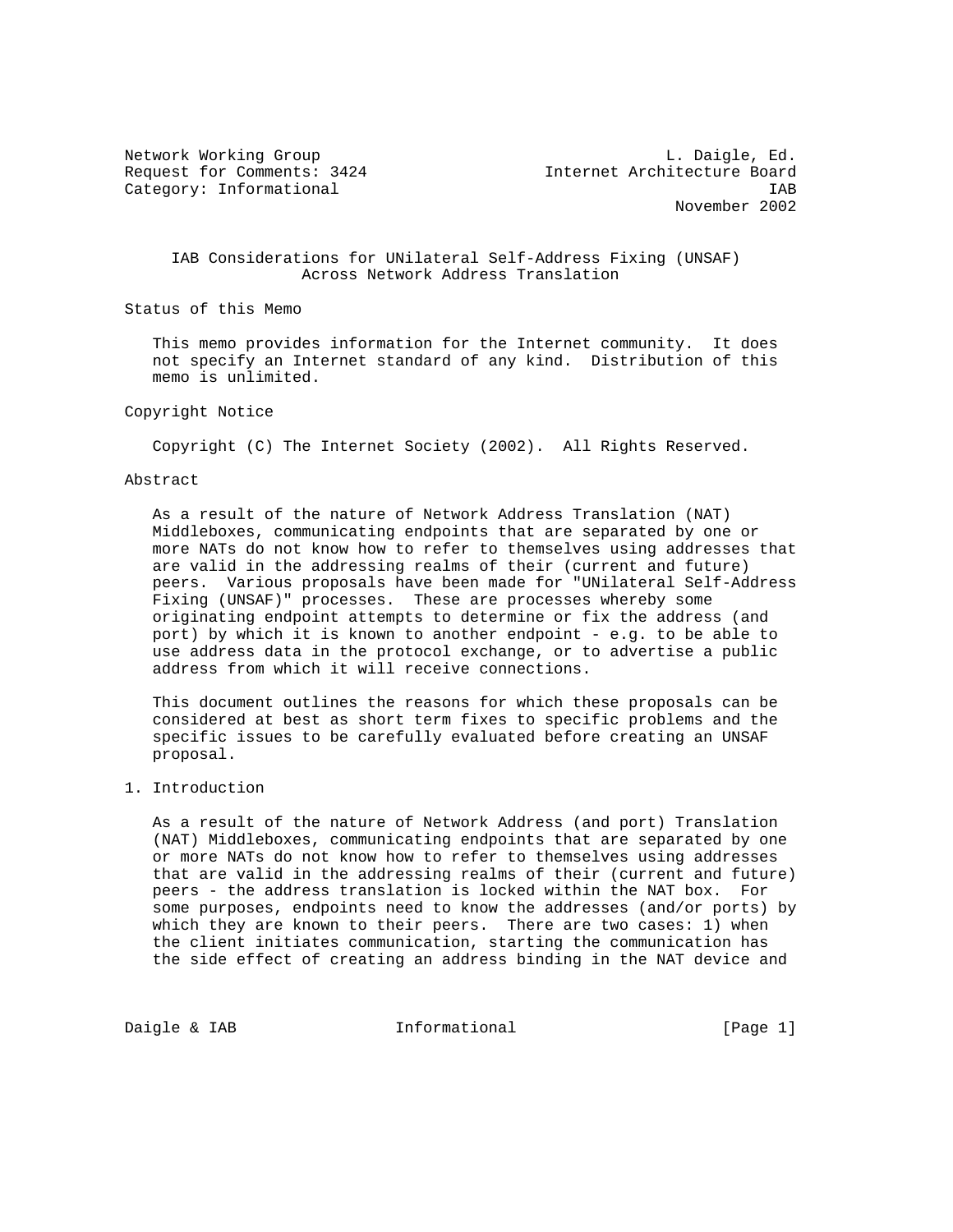allocating an address in the realm that is external to the NAT box; and 2) a server will be accepting connections from outside, but because it does not initiate communication, no NAT binding is created. In such cases, a mechanism is needed to fix such a binding before communication can take place.

 "UNilateral Self-Address Fixing (UNSAF)" is a process whereby some originating process attempts to determine or fix the address (and port) by which it is known - e.g. to be able to use address data in the protocol exchange, or to advertise a public address from which it will receive connections.

 There are only heuristics and workarounds to attempt to achieve this effect; there is no 100% solution. Since NATs may also dynamically reclaim or readjust translations, "keep-alive" and periodic re polling may be required. Use of these workarounds MUST be considered transitional in IETF protocols, and a better architectural solution is being sought. The explicit intention is to deprecate any such workarounds when sound technical approaches are available.

# 2. Architectural issues affecting UNSAF Systems

 Generally speaking, the proposed workarounds are for cases where a standard protocol communication is to take place between two endpoints, but in order for this to occur, a separate step of determining (or fixing) the perceived address of an endpoint in the other endpoint's addressing realm is required. Proposals require that an endpoint seeking to "fix" its address contact a participating service (in a different address realm) to determine (reflect) its address. Thus, there is an "UNSAF client" partnering with some form of "UNSAF service" that may or may not be associated with the target endpoint of the actual desired communication session. Throughout this memo, the terms "UNSAF server" and "UNSAF service" should be understood to generically refer to whatever process is participating in the UNSAF address determination for the originating process (the UNSAF client).

 Any users of these workarounds should be aware that specific technical issues that impede the creation of a general solution include:

 o there \*is\* no unique "outside" to a NAT - it may be impossible to tell where the target endpoint is with respect to the initiator; how does an UNSAF client find an appropriate UNSAF server to reflect its address? (See Appendix C).

Daigle & IAB **Informational** [Page 2]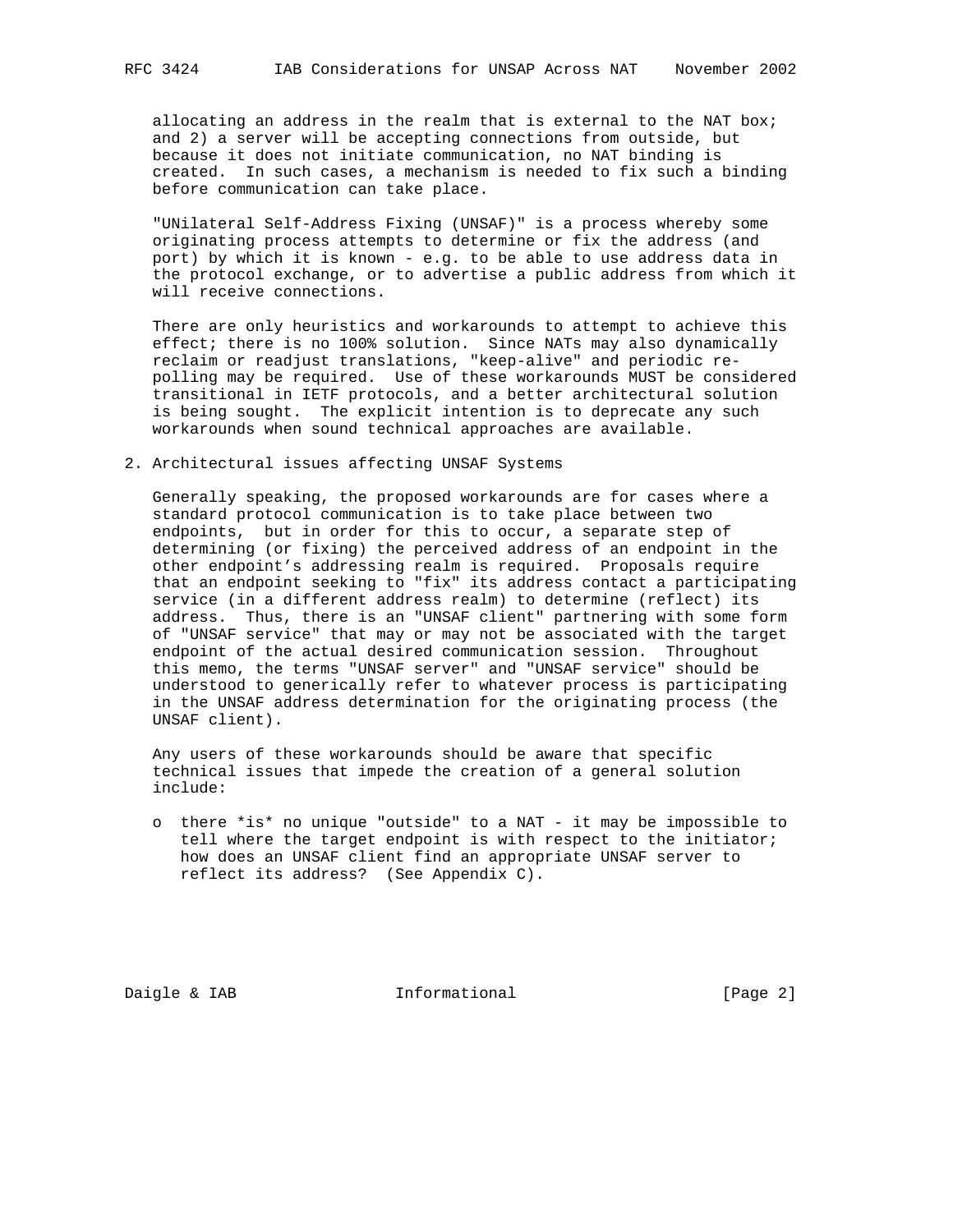- o specifically because it is impossible to tell where address realms are bounded ("inside" or "outside", "private" or "public", or several "private" realms routing traffic), an address can only be determined relative to one specific point in the network. If the UNSAF service that reflected an UNSAF client's address is in a different NAT-masqueraded subnet from some other service X that the client wishes to use, there is \_no\_ guarantee that the client's "perceived" address from the UNSAF partner would be the same as the address viewed from the perspective of X. (See Appendix C).
- o absent "middlebox communication (midcom)", there is no usable way to let incoming communications make their way through a middlebox (NAT, firewall) under proper supervision. By circumventing the NAT, UNSAF mechanisms may also (inadvertently) circumvent security mechanisms. The particular danger is that internal machines are unwittingly exposed to all the malicious communications from the external side that the firewall is intended to block. This is particularly unacceptable if the UNSAF process is running on one machine which is acting on behalf of several.
- o proposed workarounds include the use of "ping"-like address discovery requests sent from the UNSAF client (initiator) to the UNSAF server (listener), to which the listener responds with the transport address of the initiator - in the address realm of the listener. However, with connection-less transports, e.g. UDP, IPsec ESP, etc., an UNSAF process must take care to react to changes in NAT bindings for a given application flow, since it may change unpredictably.
	- o if the UNSAF client uses periodic retries to refresh/reevaluate the address translation state, both the UNSAF client and the UNSAF server are required to maintain information about the presumed state of the communication in order to manage the address illusion.
	- o since the UNSAF server is not integrated with the middlebox, it can only operate on the assumption that past behavior is a predictor of future behavior. It has no special knowledge of the address translation heuristic or affecting factors.
	- o the communication exchange is made more "brittle" by the introduction of other servers (UNSAF servers) that need to be reachable in order for the communication to succeed - more boxes that are "fate sharing" in the communication.

Daigle & IAB **Informational** [Page 3]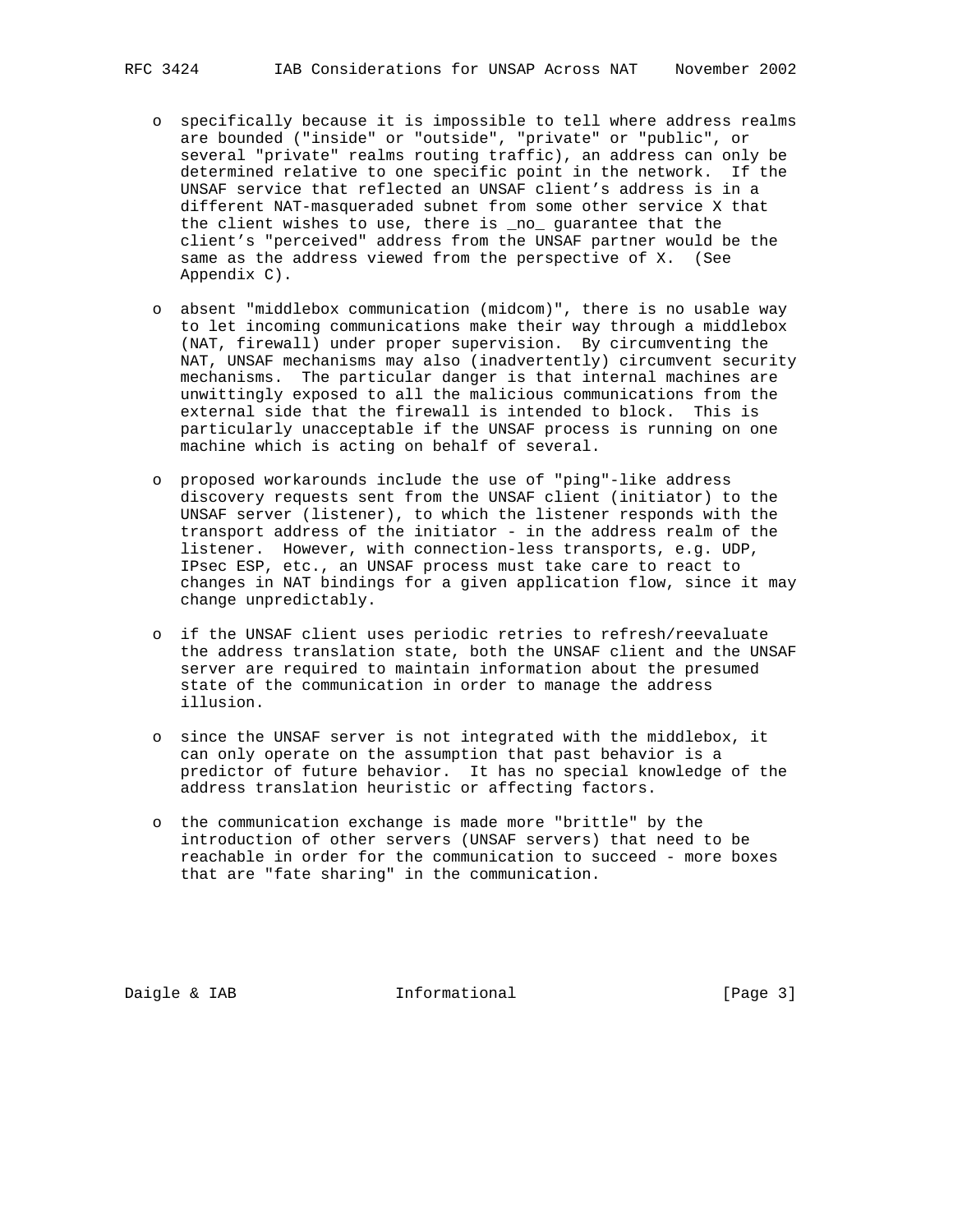Workarounds may mitigate some of these problems through tight scoping of applicability and specific fixes. For example:

- o rather than finding the address from "the" outside of the NAT, the applicability of the approach may be limited to finding the "self-address" from a specific service, for use exclusively with that service.
- o limiting the scope to outbound requests for service (or service initiation) in order to prevent unacceptable security exposures.
- 3. Practical Issues

 From observations of deployed networks, it is clear that different NAT box implementations vary widely in terms of how they handle different traffic and addressing cases.

Some of the specific types of observed behaviors have included:

- o NATs may drop fragments in either direction: without complete TCP/UDP headers, the NAT may not make the address translation mapping, simply dropping the packet.
- o Shipping NATs often contain Application Layer Gateways (ALGs) which attempt to be context-sensitive, depending on the source or destination port number. The behavior of the ALGs can be hard to anticipate and these behaviors have not always been documented.
- o Most NAT implementations with ALGs that attempt to translate TCP application protocols do not perform their functions correctly when the substrings they must translate span across multiple TCP segments; some of them are also known to fail on flows that use TCP option headers, e.g. timestamps.
- o NAT implementations differ markedly in their handling of packets. Quite a few only really work reliably with TCP packets, not UDP. Of the ones that do make any attempt to handle UDP packets, the timers aging out flows can vary widely making it challenging to predict behavior.
- o Variation in address and port assignments can be quite frequent on NATs, port numbers always change, and change unpredictably; there may be multiple NATs in parallel for load-sharing, making IP address variations quite likely as well.

Daigle & IAB **Informational Informational** [Page 4]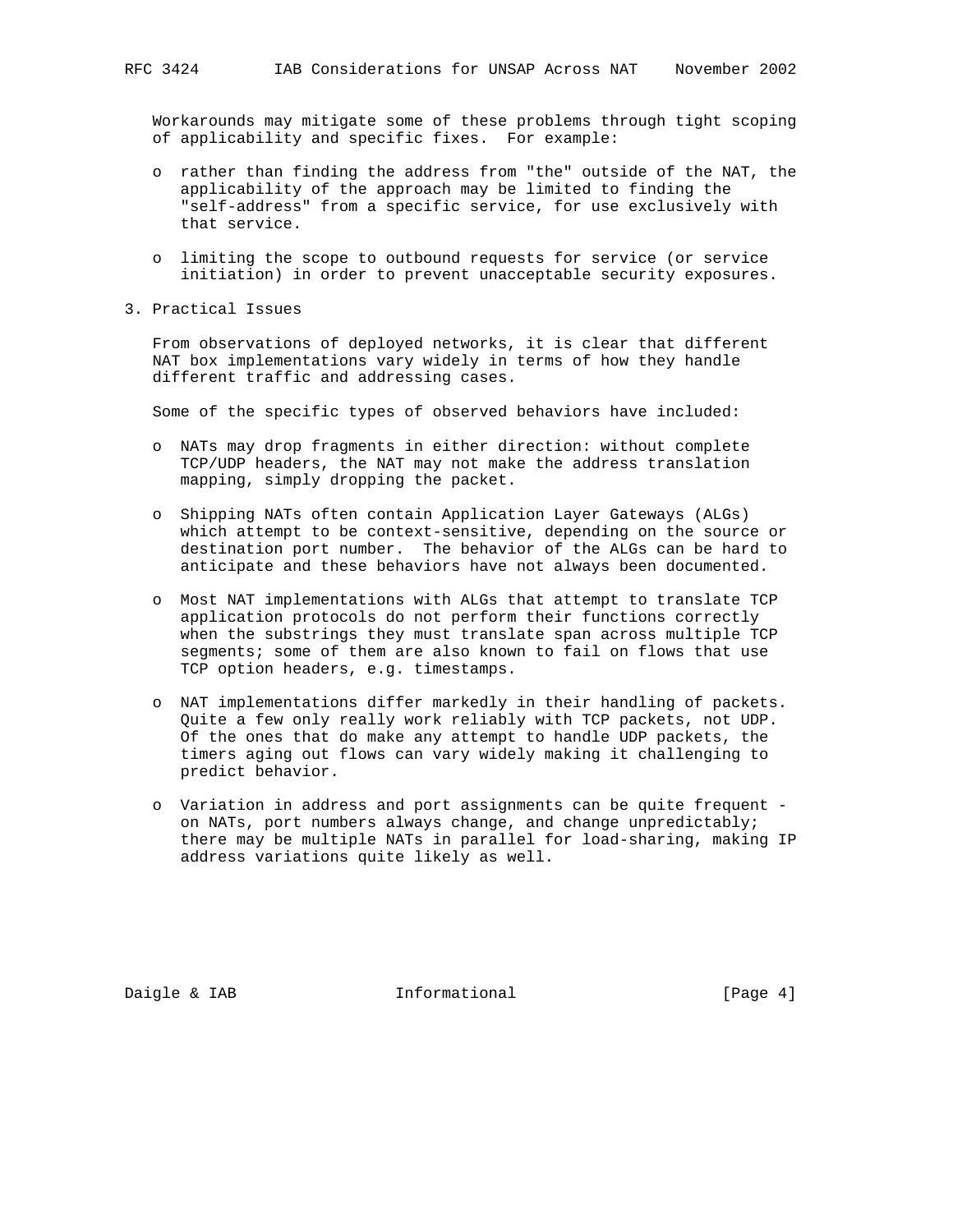4. Architectural Considerations

 By distinguishing these approaches as short term fixes, the IAB believes the following considerations must be explicitly addressed in any proposal:

- 1. Precise definition of a specific, limited-scope problem that is to be solved with the UNSAF proposal. A short term fix should not be generalized to solve other problems. Such generalizations lead to the the prolonged dependence on and usage of the supposed short term fix -- meaning that it is no longer accurate to call it "short term".
- 2. Description of an exit strategy/transition plan. The better short term fixes are the ones that will naturally see less and less use as the appropriate technology is deployed.
- 3. Discussion of specific issues that may render systems more "brittle". For example, approaches that involve using data at multiple network layers create more dependencies, increase debugging challenges, and make it harder to transition.
- 4. Identify requirements for longer term, sound technical solutions; contribute to the process of finding the right longer term solution.
- 5. Discussion of the impact of the noted practical issues with existing deployed NATs and experience reports.
- 5. Security Considerations

 As a general class of workarounds, UNSAF proposals may introduce security holes because, in the absence of "middlebox communication (midcom)", there is no feasible way to let incoming communications make their way through a firewall under proper supervision: respecting the firewall policies as opposed to circumventing security mechanisms.

Daigle & IAB **Informational** [Page 5]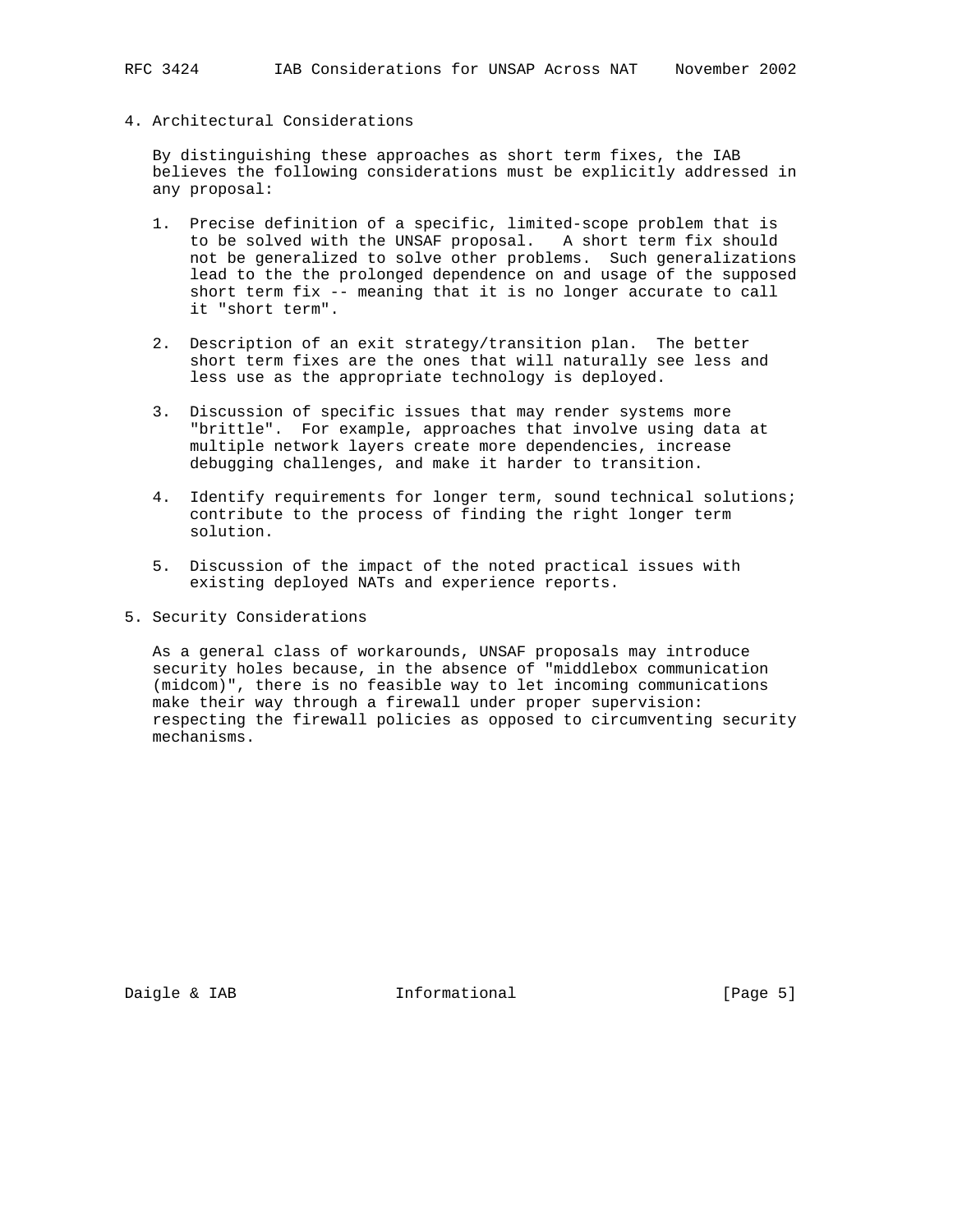Appendix A. IAB Members at the time of this writing:

 Harald Alvestrand Ran Atkinson Rob Austein Fred Baker Leslie Daigle Steve Deering Sally Floyd Ted Hardie Geoff Huston Charlie Kaufman James Kempf Eric Rescorla Mike St. Johns

Appendix B. Acknowledgements

 This document has benefited greatly from detailed comments and suggestions from Thomas Narten, Bernard Aboba, Keith Moore, and James Woodyatt.

 This document was originally drafted when the following people were part of the IAB: Steve Bellovin, Brian Carpenter, Jon Crowcroft, John Klensin and Henning Schulzrinne; it has benefited considerably from their contributions and review.

Daigle & IAB **Informational** [Page 6]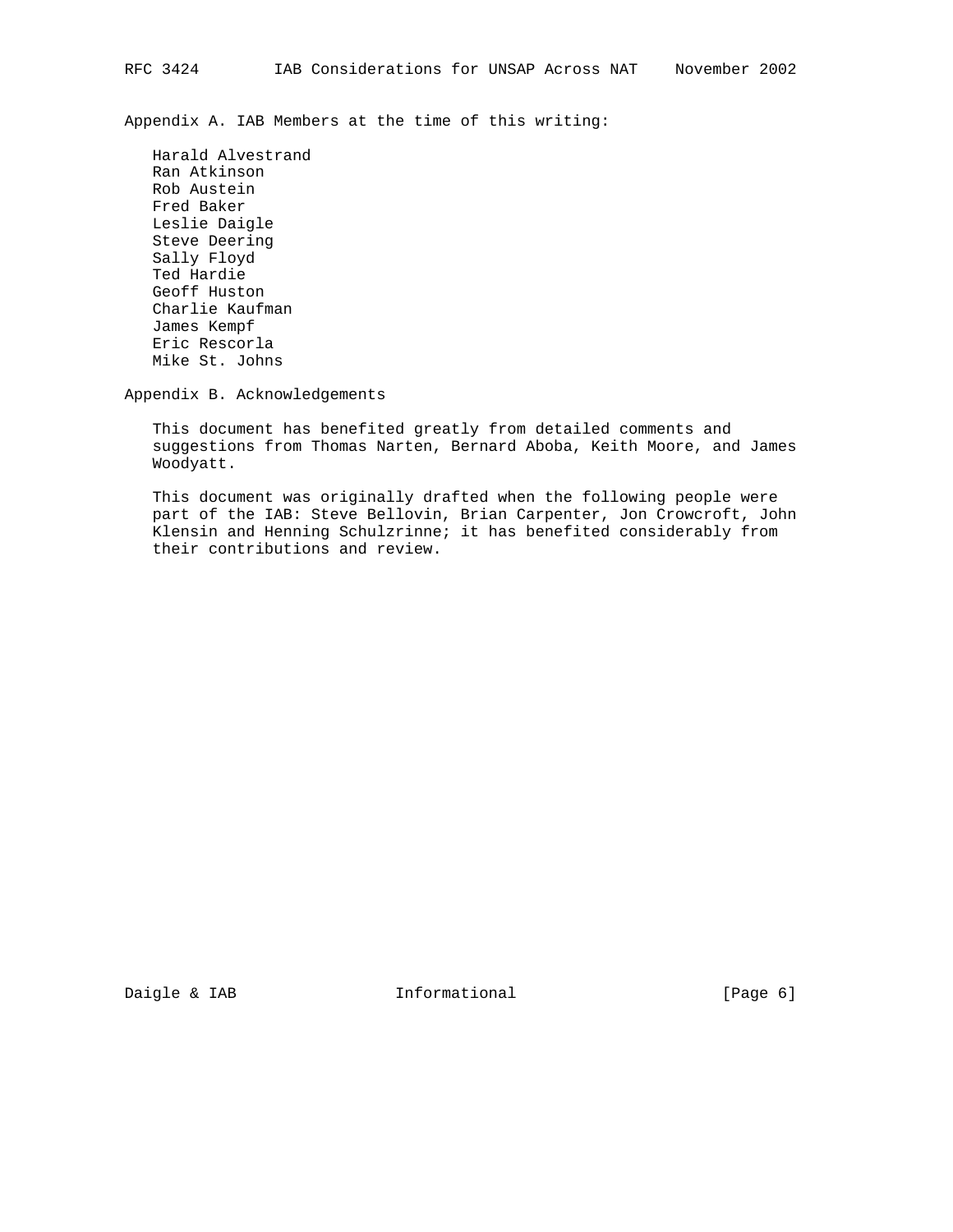Appendix C. Example NAT Configuration Scenario

C.1 Generic NATed Network Configuration

 Here is one sample scenario wherein it is difficult to describe a single "outside" to a given address realm (bridged by NAPTs). This sort of configuration might arise in an enterprise environment where different divisions have their own subnets (each using the same private address space); the divisions are connected so that they can pass traffic on each others' networks, but to access the global Internet, each uses a different NAPT/firewall:



 From the perspective of Box B, Box A's address is (some port on) 10.1.2.27. From the perspective of Box C, however, Box A's address is some address in the space 192.168.3.0/24.

Daigle & IAB **Informational** [Page 7]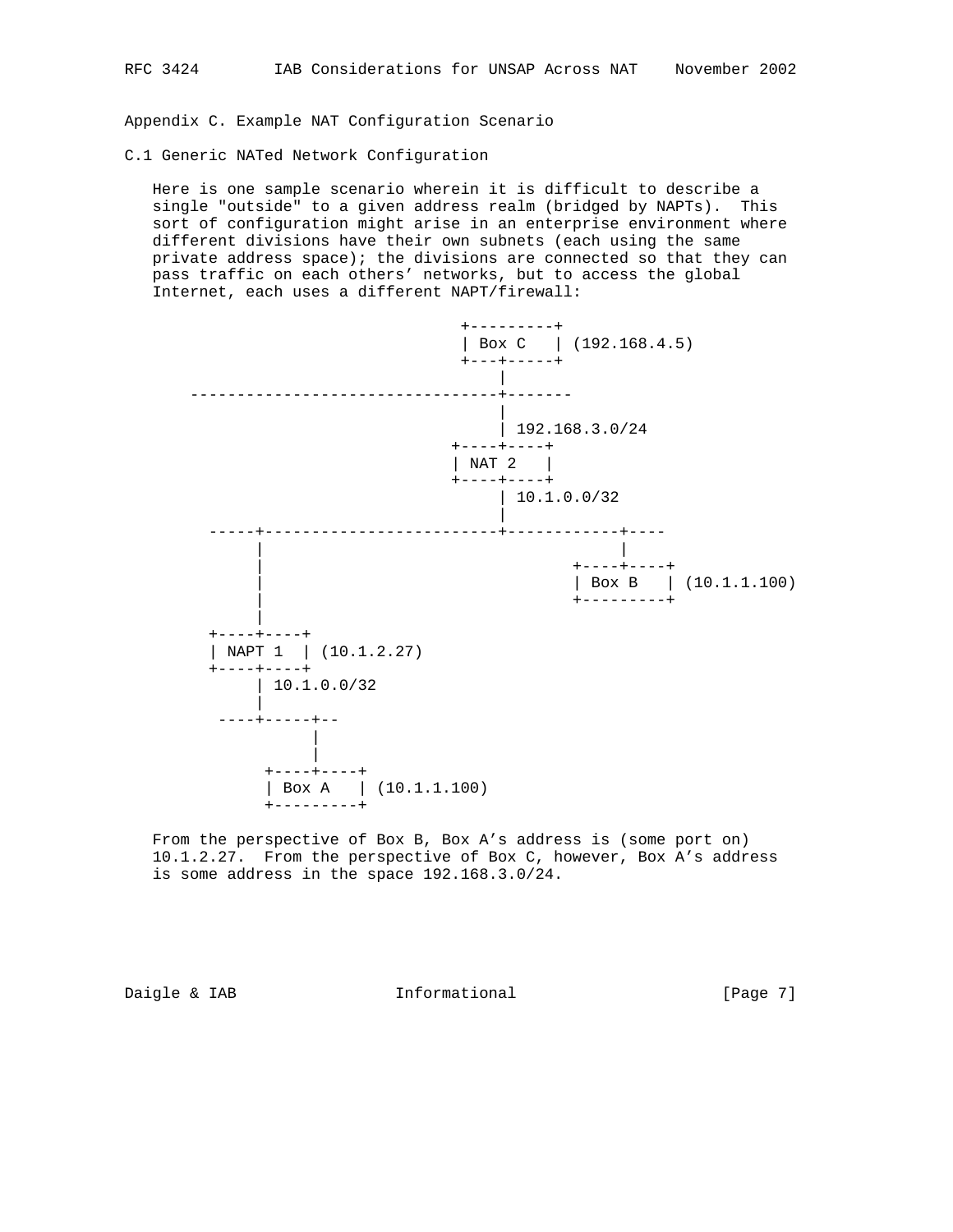C.2 Real World Home Network Example

 James Woodyatt provided the following scenario, based on current examples of home networking products:

- o the customer has existing Internet service from some broadband service provider, using e.g. a DSL line connected to an appliance that integrates a DSL modem with a NAT router/firewall.
- o these devices are sometimes packaged with automated provisioning firmware, so the customer may view them as part of what their ISP provides them.
- o later, the customer wants to use a host with only a wireless LAN interface, so they install a wireless access point that ships in its default configuration with NAT and a DHCP server enabled.
- o after this, the customer has a wired LAN in one private address realm and a wireless LAN in another private address realm.

 Furthermore, most customers probably have no idea what the phrase "address realm" means and shouldn't have to learn it. All they often know is that the printer server is inaccessible to the wireless laptop computer. (Why? Because the discovery protocol uses UDP multicast with TTL=1, but that's okay because any response would just be dropped by the NAT anyway, because there's no ALG.)

Authors' Addresses

 Leslie Daigle Editor

 Internet Architecture Board IAB EMail: iab@iab.org

Daigle & IAB **Informational** [Page 8]